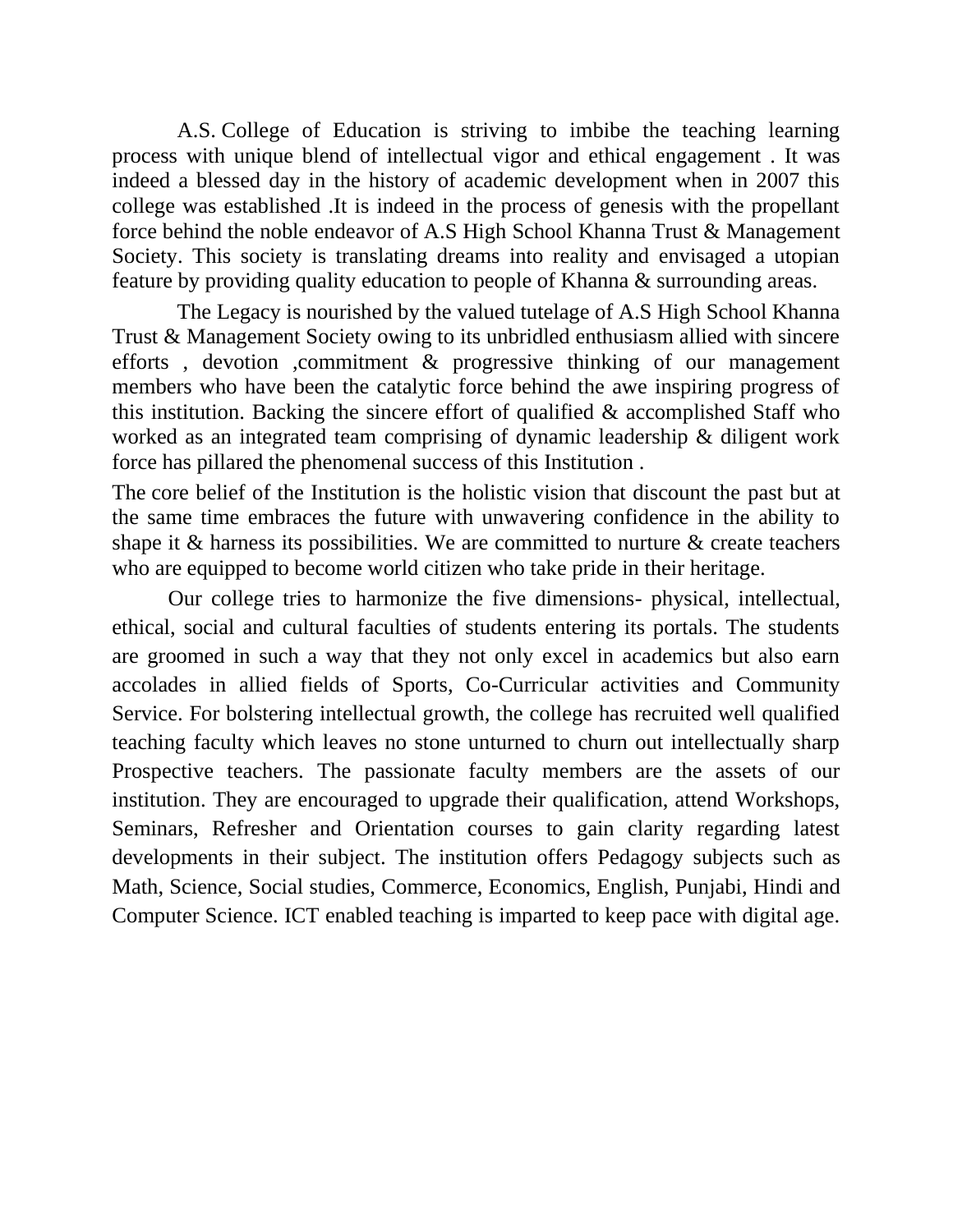Audio Visual aids are applied to accelerate the learning process. Great minds are invited to transfer information which enriches the reservoir of knowledge of students/faculty during Extension Lectures, National Seminars, Workshops . Interface with eminent scholars are arranged to broaden the outlook and acquaint the students with latest streams of thought in their subject. The departments also screen movies and documentaries to engage the students in an interesting portrayal of their subject. The students are regularly given assignments and projects to hone their aptitude for. They are made to showcase their academic worth through Power Point Presentations and Student Seminars. In addition to academic pursuits within college campus, Educational trips and Industrial visits are also used as tools for optimizing concept development and promoting experiential learning among students.

 Access to a well-stocked library with internet facility, e-learning sources, journals, periodicals has enabled them to achieve extensive academic growth. The library is equipped with software and audio books for visually impaired students to enable them to pursue academics despite odds. Remedial classes for slow learners is another step to pull up the students lagging in their studies. Relentless efforts of the college in the direction of realization of its vision have fructified in upsurge of its academic achievements.

 Our results in the past five years have been fairly good and some of our meritorious students clinched university positions. Merit Scholarships, Fee Concessions, Roll of Honor and College Color are conferred in recognition of their consistent hard work. Prize Distribution Ceremonies and Convocations are organized to felicitate the academic achievers and confer degrees on culmination of courses. Annual athletic meet is a regular feature which provides equal opportunities to boys and girls to exhibit their sporting prowess in various track and field events the. Yoga classes training is also undertaken. The cultural